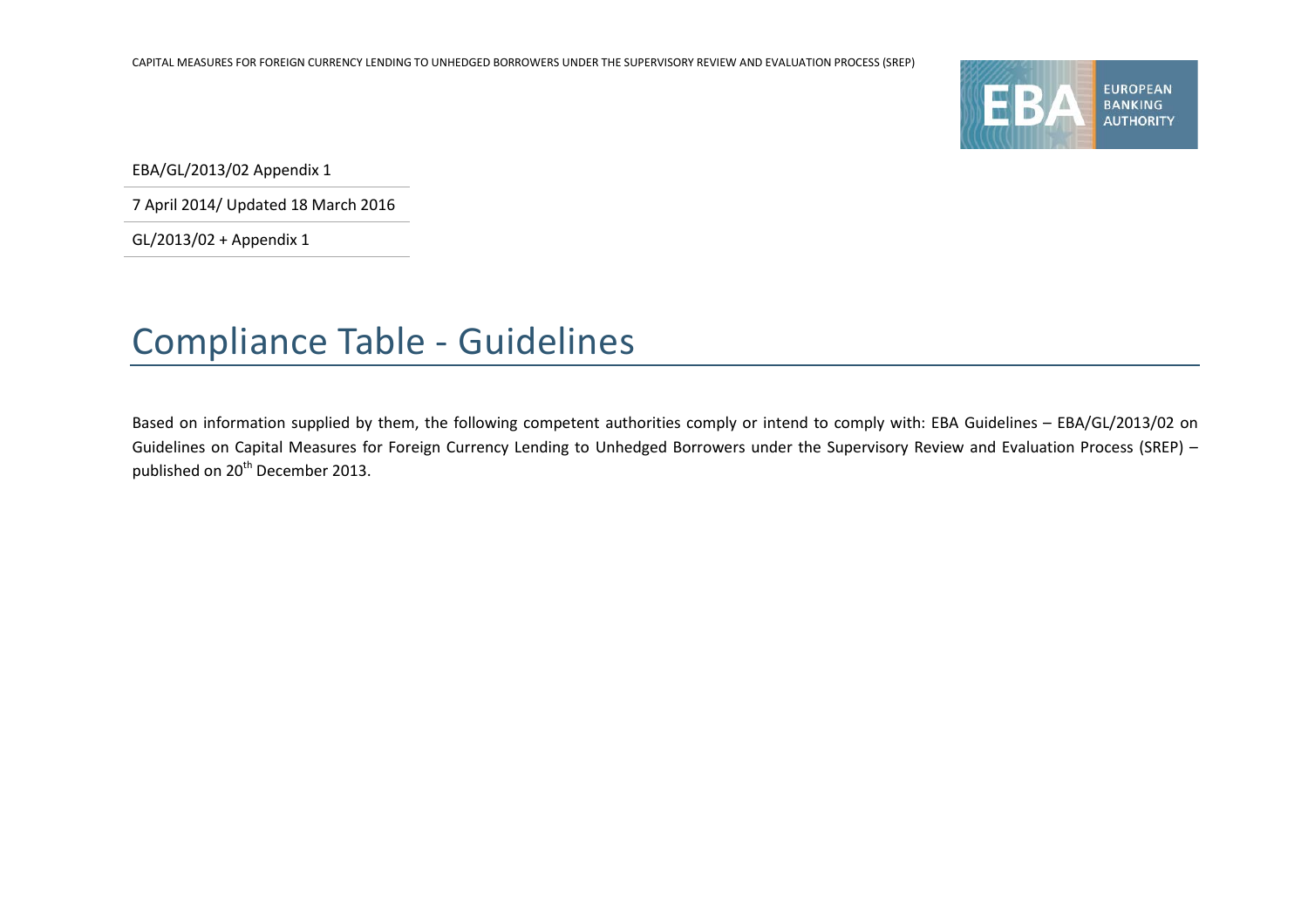

| <b>Member State</b> |                   | Competent<br>authority                                                                             | <b>Complies or</b><br>intends to<br>comply | <b>Comments</b>                                                                                                                                                                                                                                                                                                                                                                                                                                                                                                                                                                                                                                                                                                                                                                                                                                                                                                                                                                                                |
|---------------------|-------------------|----------------------------------------------------------------------------------------------------|--------------------------------------------|----------------------------------------------------------------------------------------------------------------------------------------------------------------------------------------------------------------------------------------------------------------------------------------------------------------------------------------------------------------------------------------------------------------------------------------------------------------------------------------------------------------------------------------------------------------------------------------------------------------------------------------------------------------------------------------------------------------------------------------------------------------------------------------------------------------------------------------------------------------------------------------------------------------------------------------------------------------------------------------------------------------|
| <b>BE</b>           | Belgium           | National Bank of Belgium                                                                           | <b>Yes</b>                                 | Email Response received 2/4/14 - We are afraid that NBB inadvertently missed<br>some compliance notifications. As a consequence, the draft annual report includes<br>NBB in the lists of compentent authorities that do not comply with<br>EBA/GL/2013/02 on FX Lending and EBA/REC/2013/04 on asset quality review.<br>Quite to the contrary, we comply with both instruments. For the AQR<br>Recommendation, it goes without saying that the SSM countries are heavily<br>involved in AQR exercises. For the guidelines on capital measures for FX lending to<br>unhedged borrowers under the SREP, we can illustrate our compliance by the fact<br>that several institutions were subject to a pillar 2 capital add-on right because of<br>such FX Lending. We therefore include, besides the desired corrections, also the<br>compliance forms for both instruments, and trust that you will make the necessary<br>changes to the draft of the annual report.<br>We have no further comments to the draft. |
| BG                  | <b>Bulgaria</b>   | Българска народна банка<br>(Bulgarian National Bank)                                               | No response                                | The Competent Authority failed to provide notification of compliance                                                                                                                                                                                                                                                                                                                                                                                                                                                                                                                                                                                                                                                                                                                                                                                                                                                                                                                                           |
| <b>CZ</b>           | Czech<br>Republic | Česká Národni Banka (Czech<br>National Bank)                                                       | <b>Yes</b>                                 |                                                                                                                                                                                                                                                                                                                                                                                                                                                                                                                                                                                                                                                                                                                                                                                                                                                                                                                                                                                                                |
| DK                  | Denmark           | Finanstilsynet (Danish<br><b>Financial Supervisory</b><br>Authority)                               | <b>Yes</b>                                 |                                                                                                                                                                                                                                                                                                                                                                                                                                                                                                                                                                                                                                                                                                                                                                                                                                                                                                                                                                                                                |
| DE                  | Germany           | Bundesanstalt für<br>Finanzdienstleistungsaufsicht<br>(Federal Financial Supervisory<br>Authority) | No response                                | The Competent Authority failed to provide notification of compliance                                                                                                                                                                                                                                                                                                                                                                                                                                                                                                                                                                                                                                                                                                                                                                                                                                                                                                                                           |
| EE.                 | Estonia           | Finantsinspektsioon (Financial<br>Supervision Authority)                                           | <b>Yes</b>                                 |                                                                                                                                                                                                                                                                                                                                                                                                                                                                                                                                                                                                                                                                                                                                                                                                                                                                                                                                                                                                                |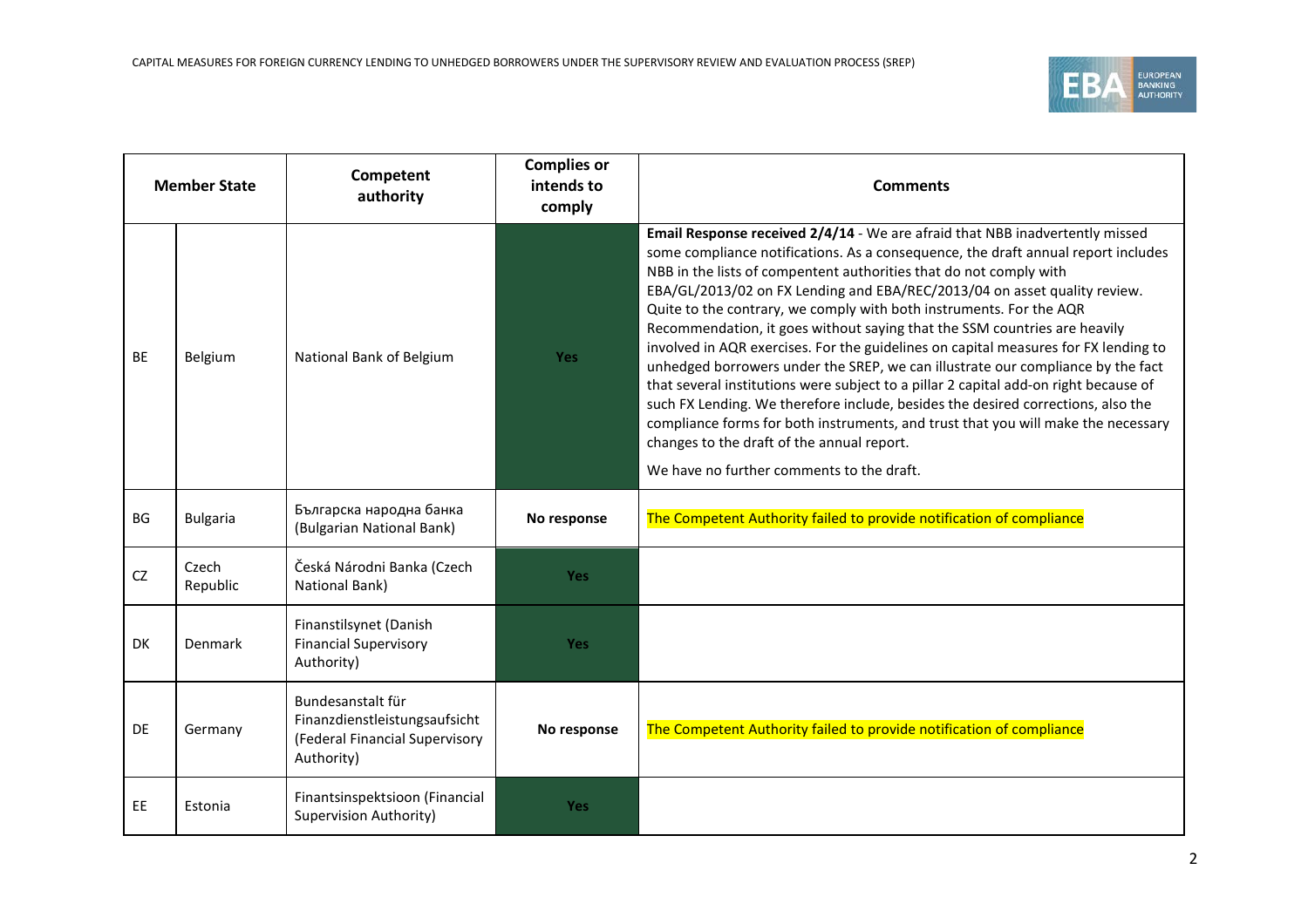

| <b>Member State</b> |            | Competent<br>authority                                                                                           | <b>Complies or</b><br>intends to<br>comply | <b>Comments</b>                                                      |
|---------------------|------------|------------------------------------------------------------------------------------------------------------------|--------------------------------------------|----------------------------------------------------------------------|
| IE                  | Ireland    | Central Bank of Ireland                                                                                          | Yes                                        |                                                                      |
| EL.                 | Greece     | Τράπεζα της Ελλάδος (Bank of<br>Greece)                                                                          | No response                                | The Competent Authority failed to provide notification of compliance |
| <b>HR</b>           | Croatia    | National Bank of Croatia                                                                                         | Yes                                        |                                                                      |
| ES                  | Spain      | Banco de España (Bank of<br>Spain)                                                                               | Yes                                        |                                                                      |
| <b>FR</b>           | France     | Autorité de Contrôle<br>Prudentiel et de Résolution<br>(Prudential Supervisory &<br><b>Resolution Authority)</b> | <b>Yes</b>                                 |                                                                      |
| IT                  | Italy      | Banca d'Italia (Bank of Italy)                                                                                   | No response                                | The Competent Authority failed to provide notification of compliance |
| CY                  | Cyprus     | Κεντρική Τράπεζα της Κύπρου<br>(Central Bank of Cyprus)                                                          | No response                                | The Competent Authority failed to provide notification of compliance |
| LV                  | Latvia     | Finanšu un Kapitāla tirgus<br>Komisija (Financial and Capital<br>Market Commission)                              | <b>Yes</b>                                 |                                                                      |
| LT                  | Lithuania  | Lietuvos Bankas (Bank of<br>Lithuania)                                                                           | No response                                | The Competent Authority failed to provide notification of compliance |
| LU                  | Luxembourg | Commission de Surveillance<br>du Secteur Financier<br>(Commission for the<br>Supervision of Financial            | Yes                                        |                                                                      |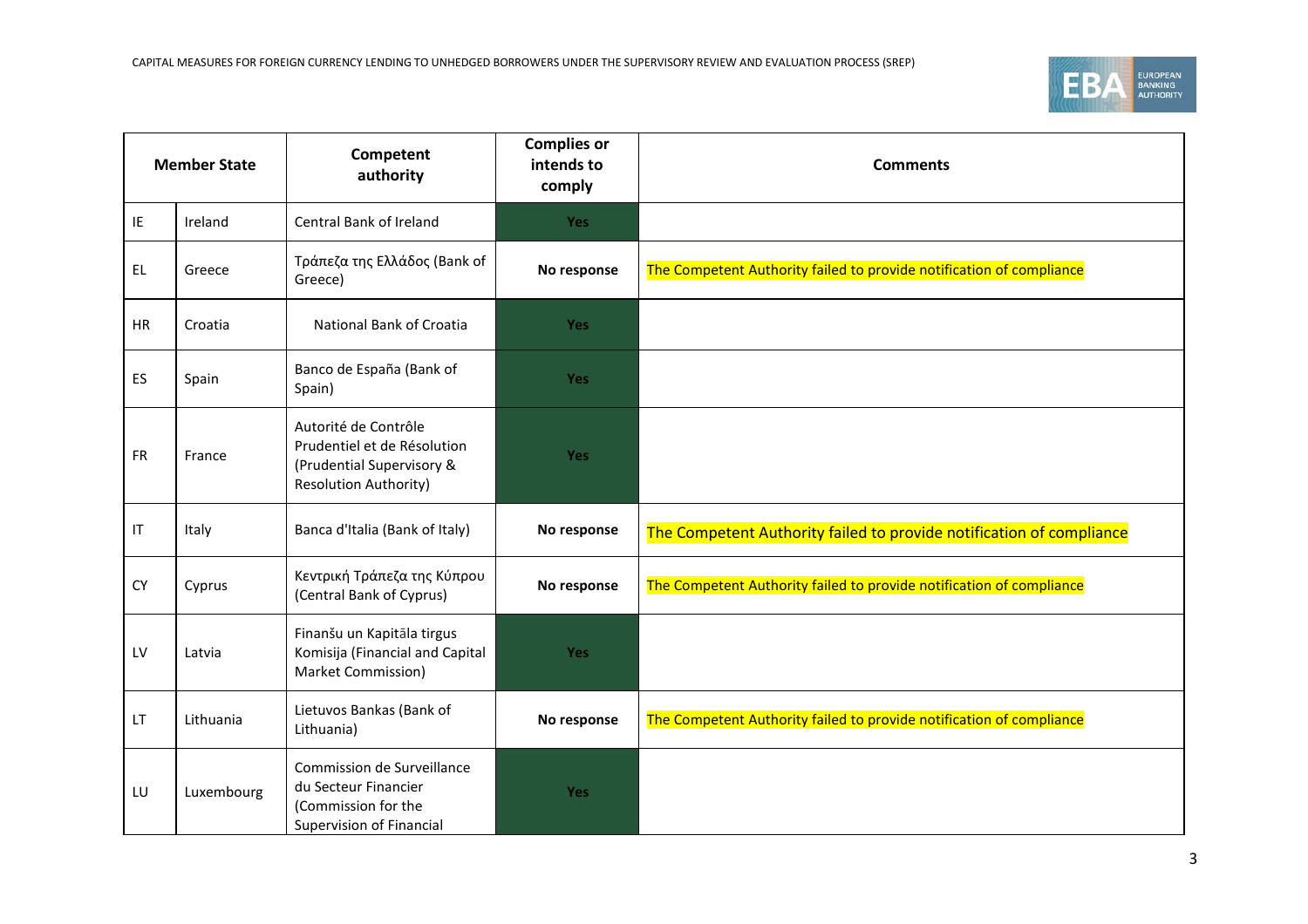

| <b>Member State</b> |                    | Competent<br>authority                                                     | <b>Complies or</b><br>intends to<br>comply | <b>Comments</b>                                                      |
|---------------------|--------------------|----------------------------------------------------------------------------|--------------------------------------------|----------------------------------------------------------------------|
|                     |                    | Sector)                                                                    |                                            |                                                                      |
| HU                  | Hungary            | Magyar Nemzeti Bank<br>(National Bank of Hungary)                          | Yes                                        |                                                                      |
| <b>MT</b>           | Malta              | <b>Malta Financial Services</b><br>Authority                               | Yes                                        |                                                                      |
| <b>NL</b>           | <b>Netherlands</b> | De Nederlandsche Bank<br>(National Bank of<br>Netherlands)                 | No response                                | The Competent Authority failed to provide notification of compliance |
| AT                  | Austria            | Finanzmarktaufsicht (Financial<br>Market Authority)                        | <b>Yes</b>                                 |                                                                      |
| PL                  | Poland             | Komisja Nadzoru<br>Finansowego (Polish Financial<br>Supervision Authority) | <b>Yes</b>                                 |                                                                      |
| PT                  | Portugal           | Banco de Portugal (Bank of<br>Portugal)                                    | No response                                | The Competent Authority failed to provide notification of compliance |
| <b>RO</b>           | Romania            | Banca Națională a României<br>(National Bank of Romania)                   | <b>Yes</b>                                 |                                                                      |
| SI                  | Slovenia           | Banka Slovenije (Bank of<br>Slovenia)                                      | <b>Yes</b>                                 |                                                                      |
| SK                  | Slovakia           | Národná Banka Slovenska<br>(National Bank of Slovakia)                     | Yes                                        |                                                                      |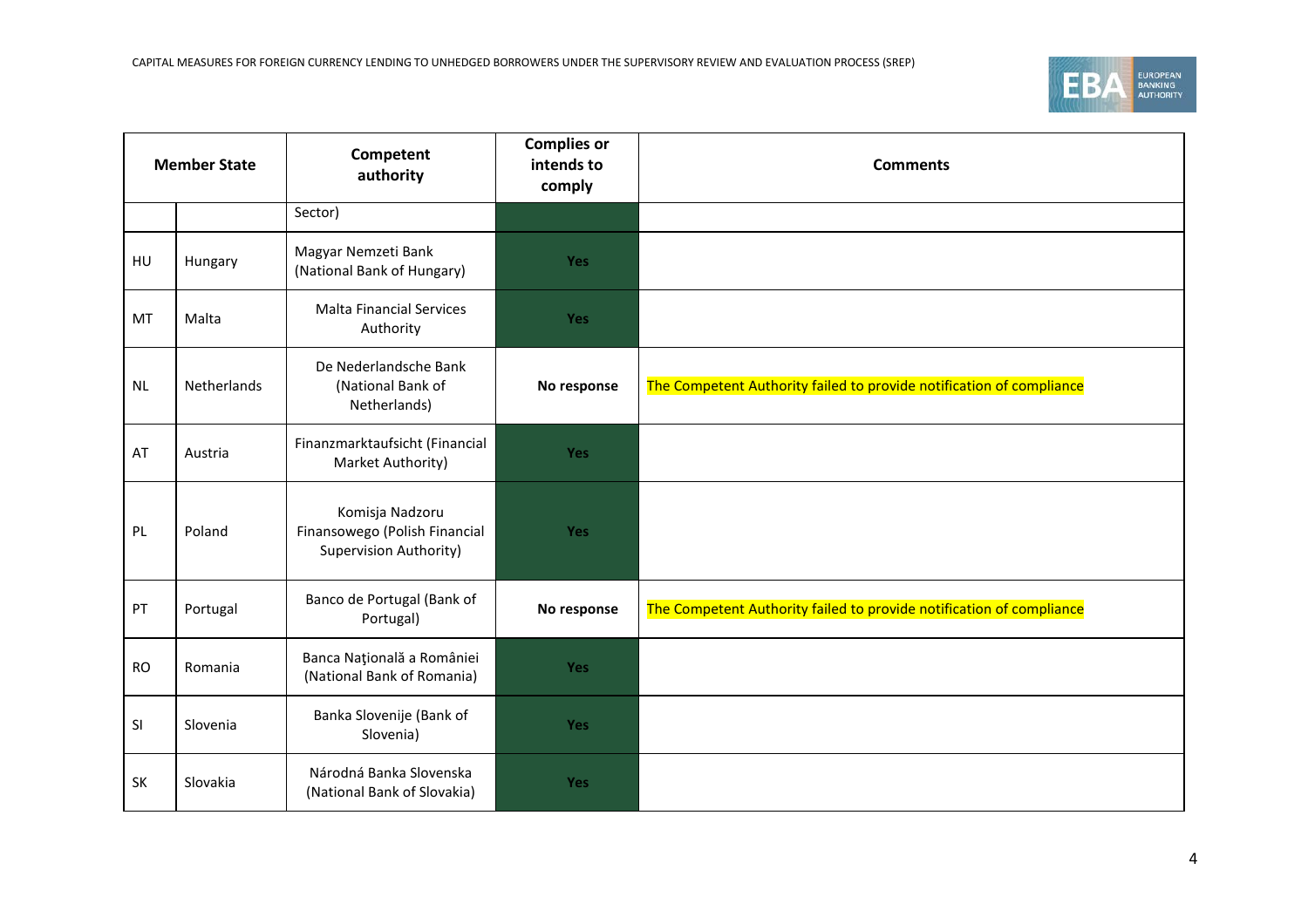

| <b>Member State</b> |                   | Competent<br>authority                                                            | <b>Complies or</b><br>intends to<br>comply | <b>Comments</b>                                                      |  |
|---------------------|-------------------|-----------------------------------------------------------------------------------|--------------------------------------------|----------------------------------------------------------------------|--|
| FI                  | Finland           | Finanssivalvonta (Finnish<br><b>Financial Supervisory</b><br>Authority)           | No response                                | The Competent Authority failed to provide notification of compliance |  |
| <b>SE</b>           | Sweden            | Finansinspektionen (Swedish<br><b>Financial Supervisory</b><br>Authority          | <b>Yes</b>                                 |                                                                      |  |
|                     | United<br>Kingdom | <b>Prudential Regulation</b><br>Authority (Bank of England)                       | Yes                                        |                                                                      |  |
| <b>UK</b>           |                   | <b>Financial Conduct Authority</b>                                                | <b>Yes</b>                                 |                                                                      |  |
|                     |                   | <b>Financial Services Commission</b><br>(Gibraltar)                               |                                            |                                                                      |  |
|                     |                   |                                                                                   |                                            |                                                                      |  |
| IS.                 | Iceland           | Fjármálaeftirlitið (Icelandic<br><b>Financial Supervisory</b><br>Authority - FME) | No response                                | The Competent Authority failed to provide notification of compliance |  |
| LI.                 | Liechtenstein     | Finanzmarktaufsicht - FMA<br>(Financial Market Authority)                         | Yes                                        |                                                                      |  |
| <b>NO</b>           | Norway            | Finanstilsynet (Norwegian<br><b>Financial Supervisory</b><br>Authority            | Yes                                        | Updated 18.03.2016                                                   |  |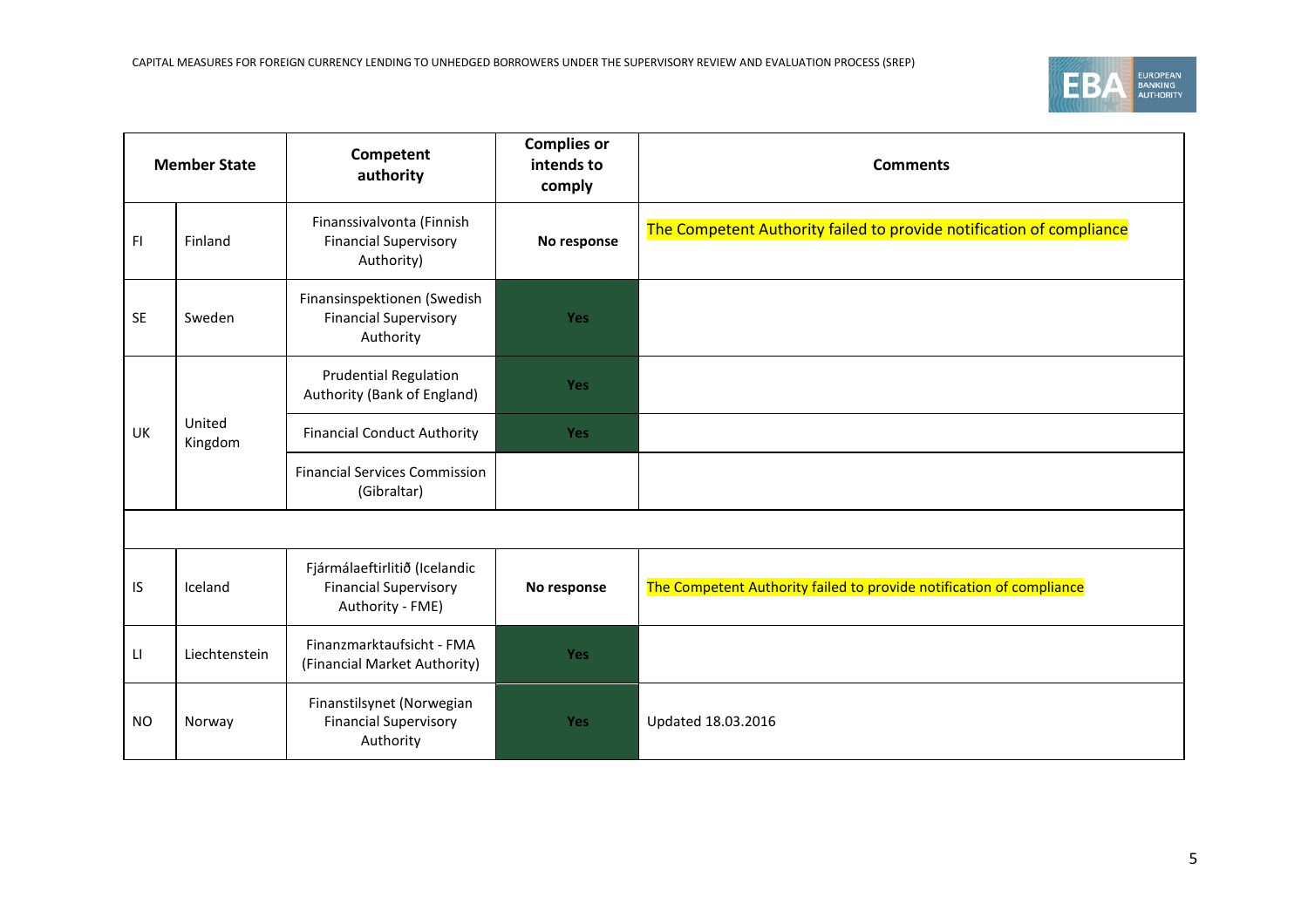

## **Notes**

Article 16(3) of the EBA Regulation requires national competent authorities to inform us whether they comply or intend to comply with each guideline or recommendation we issue. If a competent authority does not comply or does not intend to comply it must inform us of the reasons. We decide on a case by case basis whether to publish reasons.

The EBA endeavours to ensure the accuracy of this document, however, the information is provided by the competent authorities and, as such, the EBA cannot accept responsibility for its contents or any reliance placed on it.

For further information on the current position of any competent authority, please contact that competent authority. Contact details can be obtained from our website [\(www.eba.europa.eu\)](http://www.eba.europa.eu/).